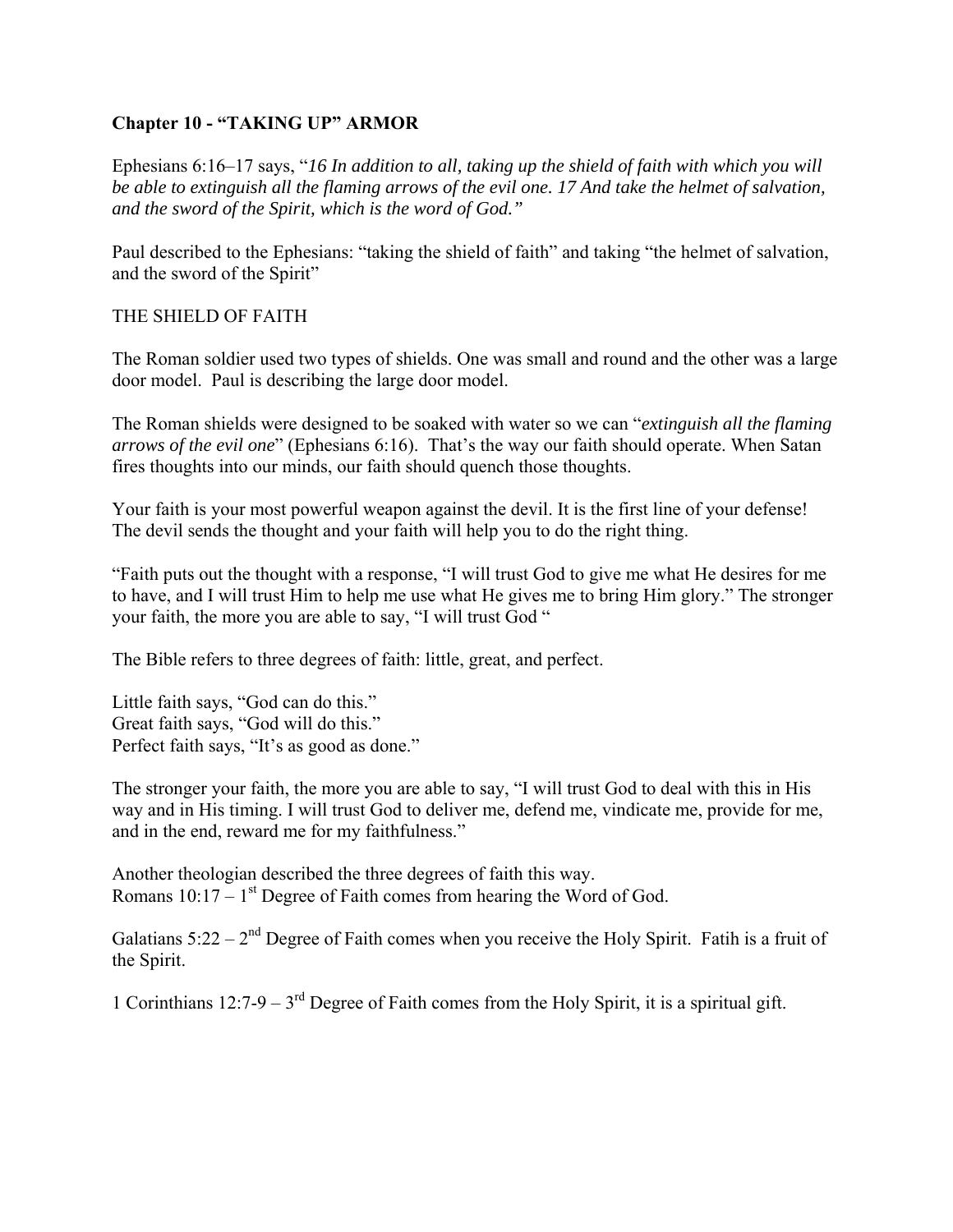### A WALL OF DEFENSE

The Roman soldiers would work together to set up an almost impenetrable wall to keep the enemy out. As believers we can do the same thing. During tough time in our church or as a group of believers, we can band together in our faith to keep Satan out.

In the Garden, Jesus prayed, "Not My will but Thine," is the prayer that establishes us in faith.

Philippians 4:19 tells that "*God will supply all your need, according to His riches in glory."* The

Word of God says it and our faith says we believe it. God will supply our "needs" and not our wants. His riches in glory are limitless.

Matthew 17:20 tells us that if we have as small as a mustard seed then we can move mountains. We should pray to God for faith in difficult times.

"Faith is not about what we can do for God. Faith is about what God desires to do for us, in us, and around us. Faith is believing God to act out of His infinite power and wisdom on our behalf. (Stanley)



# THE HELMET OF SALVATION (Eph. 6:17)

The purpose of the helmet was to protect the head. The head or mind is the control center for a person. Satan may try to get into your mind but the helmet of salvation will protect us. The helmet of salvation is there to remind us that Jesus is our Savior, and that what He has done for us. We should memorize Romans 5:8 because it reminds us of what He has done for us and it should remind us of how much God loves everyone. It is to remind us that the Holy Spirit is always with us to save us from the enemy.

Romans 5:8 – "*But God demonstrates His own love toward us, in that while we were yet sinners, Christ died for us."* 

If there is one thing that the last couple of years has shown Americans, it is that nobody can monitor or control your thinking but you. You control what you will dwell on in your mind. You have the power to dismiss thoughts or to entertain thoughts. And what is the most important thought to keep at the forefront of your thinking? It is the truth that regardless of what happens while we are on earth, Jesus is our Savior and God is still in control.

"When you recall your salvation with thanksgiving for what God has done on your behalf, you find that you have a growing desire to see other people experience what you have experienced. You are quicker to witness to the truth of Jesus as Savior. You are quicker to give thanks and offer praise for your salvation. You are more eager to pray and intercede that others might come to know Him." (Stanley)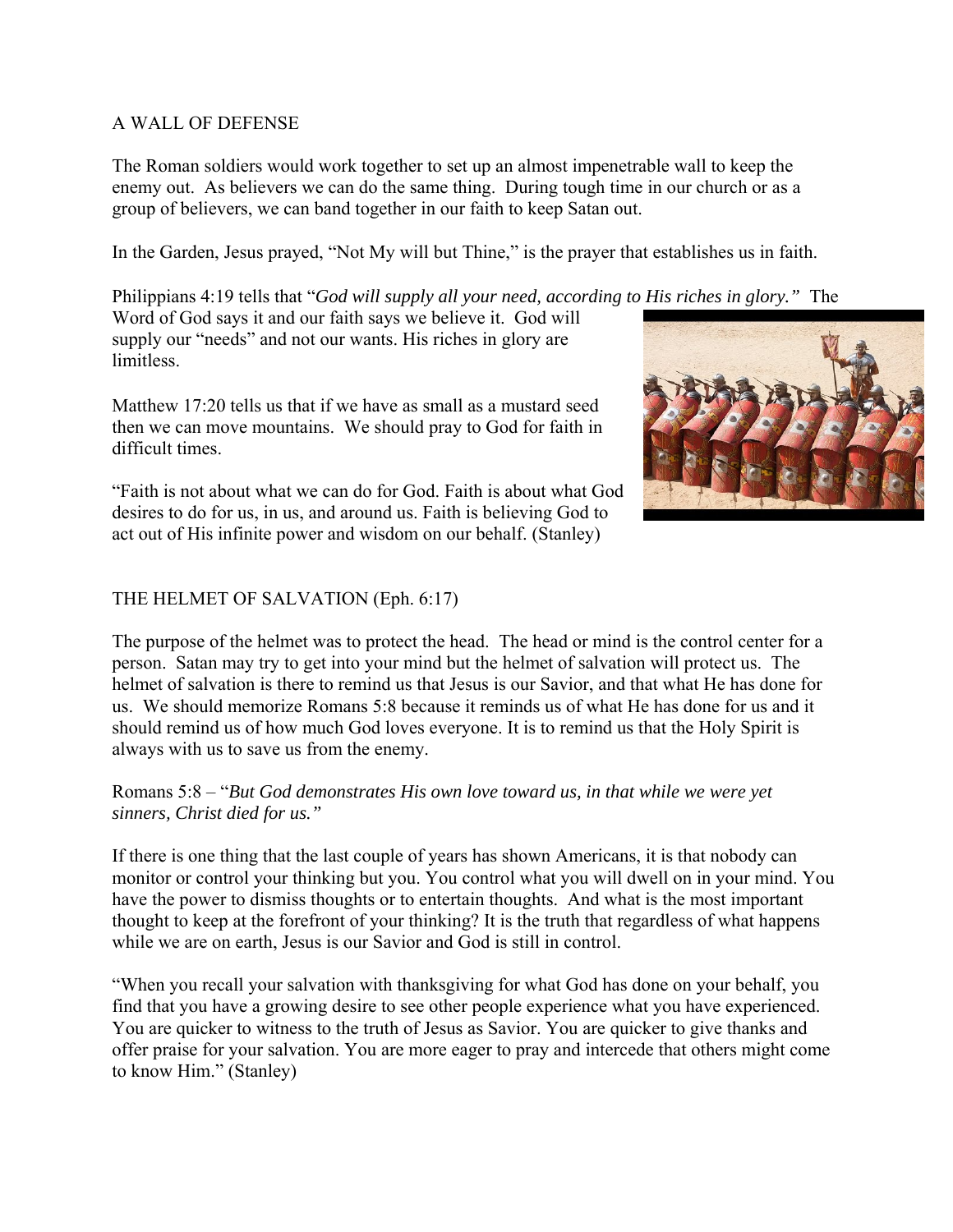#### ONGOING RESCUE

Salvation, in this passage in Ephesians, isn't just the intial claiming Jesus as your Savior. This word for salvation refers also to God's ongoing rescuing and delivering power. The world says that you have to take care of yourself. What do the following verses say about salvation?

1 Timothy 4:10 – Our hope is in the living God, our savior. Psalm 7:10 – My shield is with God, who saves the upright heart. Psalm 68:19–20 – God is my salvation and my deliverer. Ephesians 5:23 – Christ is the head of the church and our savior.

Regardless of what Satan or the world says, the truth is, we cannot save ourselves

. THE SWORD OF THE SPIRIT (Eph. 6:17).

The sword was not only a defensive weapon. It was a weapon of offense. In this verse (17b), Paul clearly stated that it was the "*sword of the Spirit, which is the word of God."* When Jesus was tempted by Satan, in every temptation Jesus replied by quoting the Word of God. It is the weapon that puts the devil on the run.

The Bible is your most powerful weapon in defeating the devil.

The following verses tell us about the Word of God?

Hebrews 4:12 – It is alive, active and sharper than a two edge sword.

2 Timothy 3:16-17 – It is God-breathed and is useful for teaching, rebuking, correcting and training in righteousness, (NIV) Matthew 24:35 – Heaven and earth will pass away before God's words do.

2 Peter 1:20-21 – The prophesies came from God.



"First, use a concordance, and look up every verse that relates to the temptation that seems to come to you most often. Then write out these verses. You may want to keep them handy. Read them often." (Stanley)

When you quote the Bible in times of temptation, two things happen. First, you feel strength to stand and resist the devil. James 4:8 says that if we "*come near to God and he will come near to" us.* When we are close to God, Satan will not attack.

Philippians 4:8-9 tell us that when you are close to God, we will focus on the things of God. Philippians 4:8-9 says, "*8 Finally, brethren, whatever is true, whatever is honorable, whatever is right, whatever is pure, whatever is [a]lovely, whatever is of good repute, if there is any*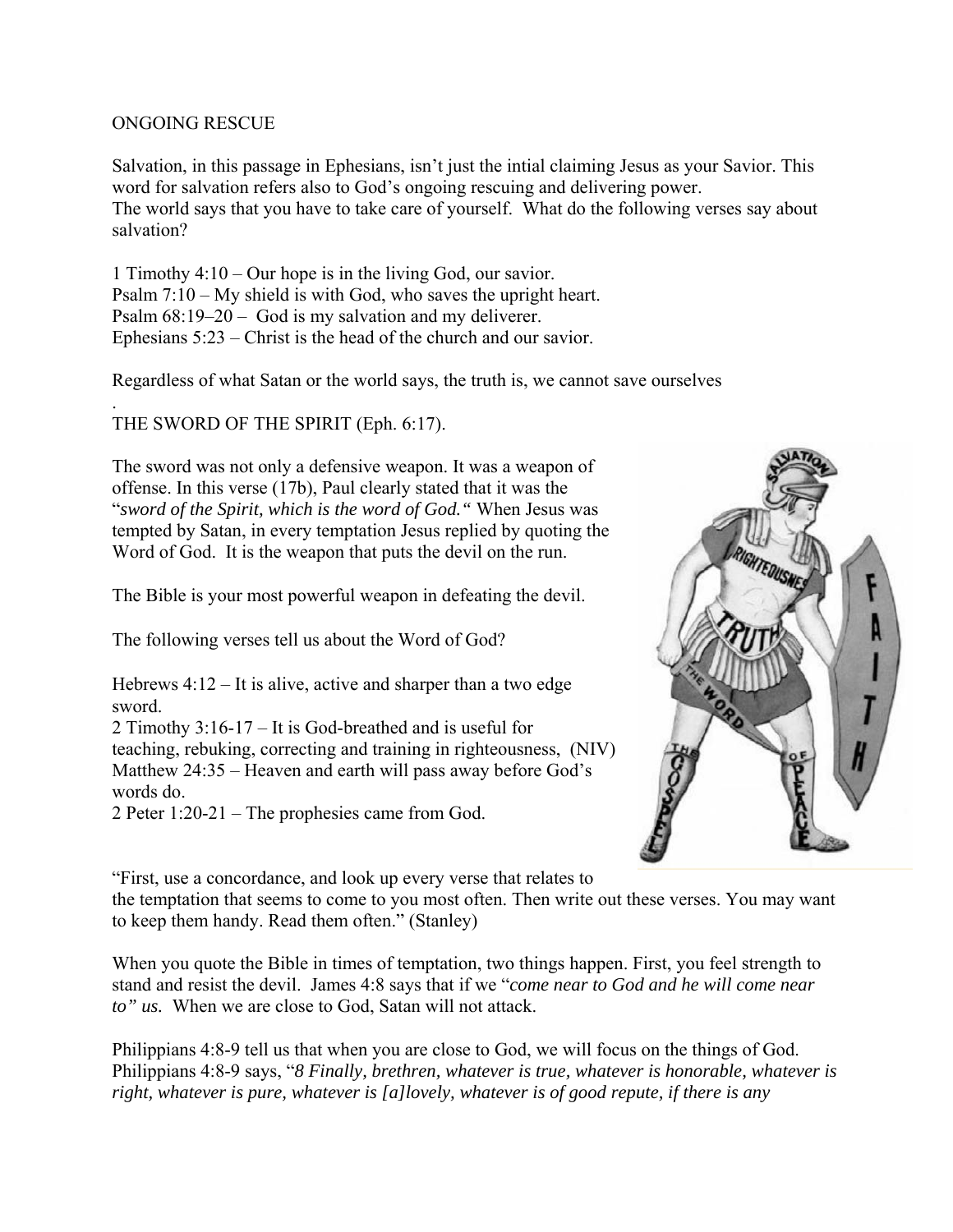*excellence and if anything worthy of praise, [b]dwell on these things. 9 The things you have learned and received and heard and seen in me, practice these things, and the God of peace will be with you."* 

Second, when you quote the Bible in times of temptation, the devil has to flee. James 4:7 tells us to "*resist the devil and he will flee from you."* 

## THE THREE WORK TOGETHER

"When you activate your faith to believe that God will defend you and defeat the enemy on your behalf, you experience greater courage and confidence. When you set your mind to look for, anticipate, eagerly expect, and openly receive God's saving power, you experience a heightened sense of hope. You live with renewed enthusiasm for the future—on this earth and in heaven. When you pick up the Word of God and actively speak it to yourself and to the enemy, you experience a renewed awareness of the Holy Spirit alive and working in you and on your behalf. When you are strong in faith, filled with hope, and keenly aware of the Holy Spirit's presence and power, you are not going to fall victim to the devil's fiery darts of temptation or crumble and wither under the devil's attacks! You are going to win the battle every time." (Stanley)

Ephesians 6:10 tells us to "*be strong in the Lord and in the strength of His might."* You have heard me say that you cannot defeat Satan on your own. You must have faith that Jesus will help you and that His power is greater than Satan's.

We forget what Paul tells us in Ephesians 3:20*,* Jesus "*is able to [carry out His purpose and] do superabundantly more than all that we dare ask or think [infinitely beyond our greatest prayers, hopes, or dreams], according to His power that is at work within us."* 

"God is my Savior in this situation; He is my hope, He is my Defender, He is my Victor; God is my ever-present Ally," (Stanley)

### PUTTING ON YOUR ARMOR

The Whole Armor of God must be put on every day. We should never start our day without putting it on first. Charles Stanley says that we should mentally and verbally put on these pieces of armor.

Charles Stanley gives us a prayer to help us.

"I am putting on the breastplate of righteousness. Guard my emotions today. Protect my heart. Help me to take into my life only the things that are pure, and nothing that is poison or polluting. Help me to live in integrity and to have a reputation based upon doing, saying, believing, thinking, and feeling the right things. Help me to live in right relationship with You every moment of this coming day."

"I am putting on my spiritual boots. Help me to stand and walk in Your peace and to move forward in ways that bring Your peace and love to others. Help me to have the full confidence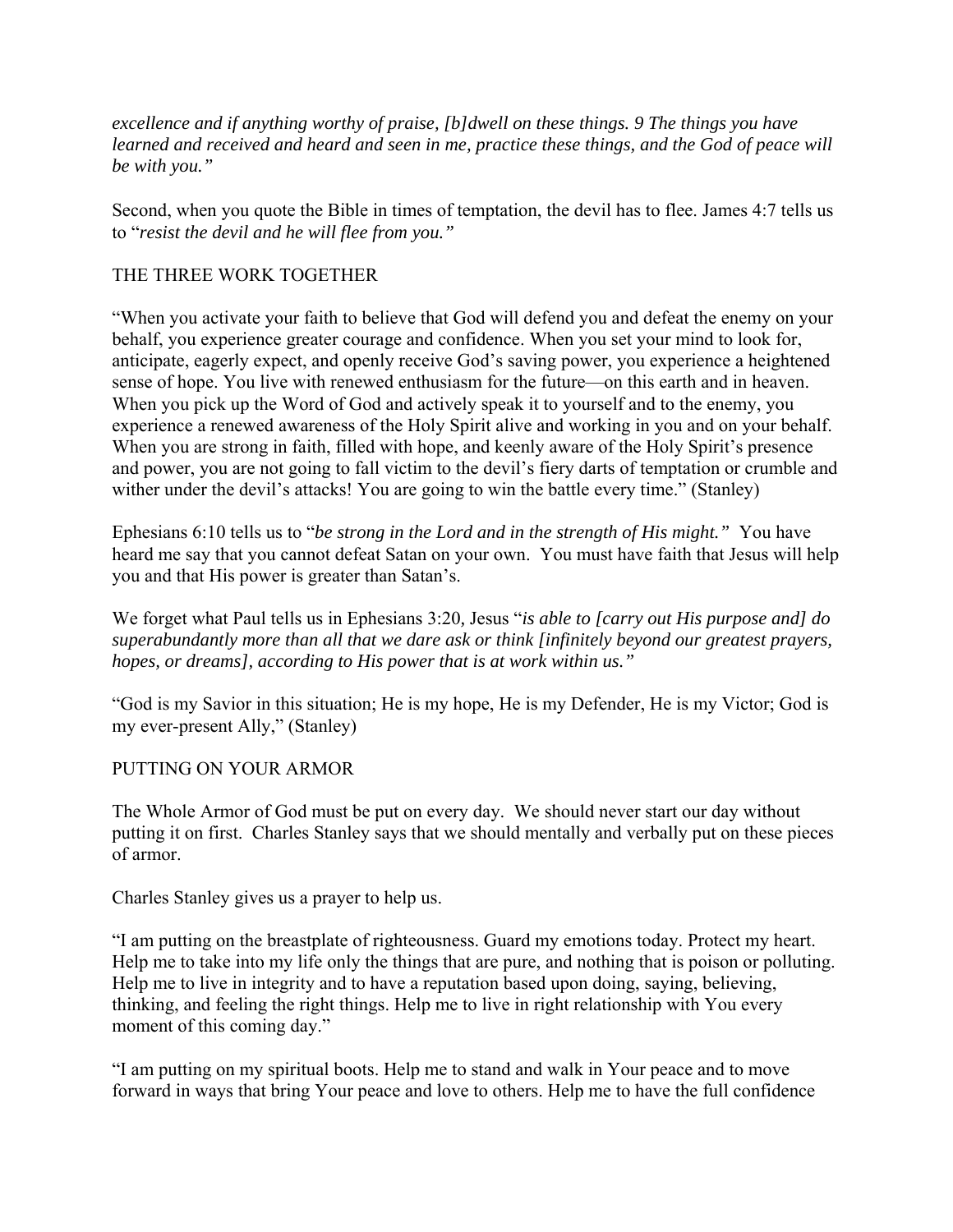and assurance that come from knowing that I am filled with the peace that only You can give to those who are Your children. Help me to be a peacemaker. Show me where to walk and how to walk as You would walk."

"I am picking up the shield of faith. Help me to trust You to be my Victor in every area of life today. Help me to trust You to defend me, provide for me, and keep me in safety every hour of this day."

"I am putting on my helmet of salvation. Guard my mind today. Bring to my remembrance all that You have done for me as my Savior. Let me live in the hope and confidence that You are saving me—rescuing me and delivering me—from evil."

"I am picking up my sword of the Spirit, the Word of God. Bring to my remembrance today the verses of the Bible that I have read and memorized, and help me to apply them to the situations and circumstances I will face. Let me use Your Word to bring Your light into the darkness of this world and to defeat the devil when he comes to tempt me."

"Father, I want to be fully clothed with the identity of Jesus Christ today. I am in Christ. He is in me. Help me to fully realize and accept that He is my Truth, my Righteousness, my Peace, my Savior, the source of my faith, and the ever-present Lord of my life. I want to bring glory to Your name today. I ask all of this in the name of Jesus.

## Amen."

# THE ARMOR IS YOUR IDENTITY IN CHRIST

As I said earlier, when we put on the whole armor of God, we are taking on the attributes of Jesus Christ which are truth, righteousness, peace, faith, salvation and the Spirit.

Galatians 2:20 says that when we accept Christ, "*I have been crucified with Christ; and it is no longer I who live, but Christ lives in me; and the life which I now live in the flesh I live by faith in the Son of God, who loved me and gave Himself up for me.*

This means that through the Holy Spirit, Christ is in me and I am in Christ. This is at the heart of the Christian's life. When we put on the whole armor of God, we put on the fullness of Christ's identity.

When we put on the whole armor of God, we put on the nature of Christ Jesus. The Gospel message does not stop with accept and believe but it requires our obedience.

"We put on His identity, embrace fully His lordship of us, and spiritually clothe ourselves from head to toe, inside and out, with His presence and power. These pieces of armor are not signs of our spiritual power or authority. Rather, they are an acknowledgment of His power and authority.

These pieces of armor are not about us or about what we can do to protect ourselves. No! They are about Christ Jesus and His power to protect us and do what He has promised to do on our